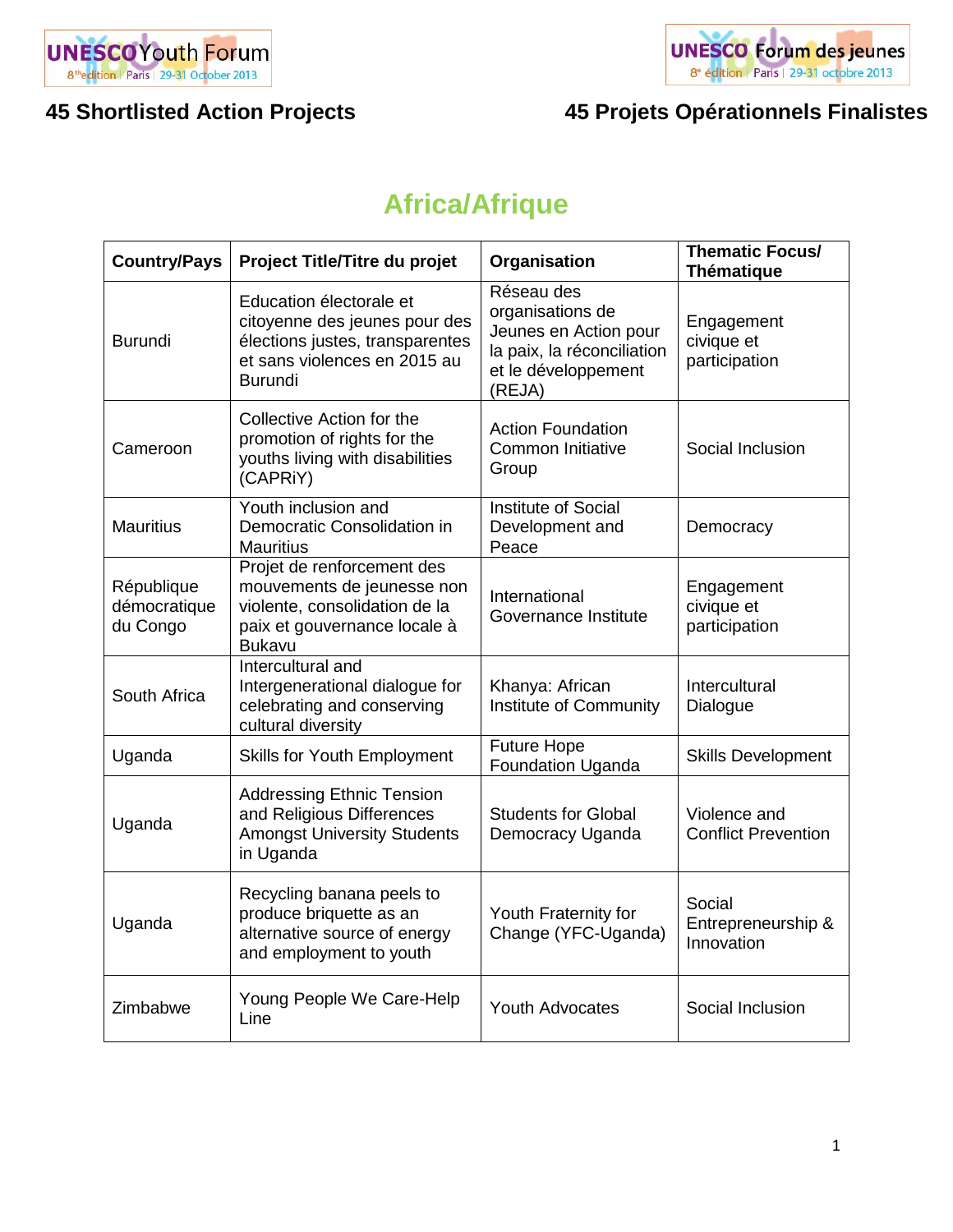



# **Arab States/Etats arabes**

| <b>Country/Pays</b> | Project Title/Titre du projet                                                                                                             | Organisation                                                     | <b>Thematic Focus/</b><br><b>Thématique</b>                                  |
|---------------------|-------------------------------------------------------------------------------------------------------------------------------------------|------------------------------------------------------------------|------------------------------------------------------------------------------|
| <b>Bahrain</b>      | Social Entrepreneurship for<br>Marginalized Youth                                                                                         | <b>3BL Associates</b>                                            | Social<br>Entrepreneurship &<br>Innovation                                   |
| Jordan              | <b>Generations For Peace -</b><br>Middle East and North Africa                                                                            | <b>Generations For Peace</b>                                     | Violence and<br><b>Conflict Prevention,</b><br>and Consolidation of<br>Peace |
| Lebanon             | <b>MentorSHE</b>                                                                                                                          | <b>Youth Shadow</b><br>Government                                | Civic Engagement<br>and Participation                                        |
| Lebanon             | Young Voices Reach Out: A<br>youth-to-youth civic<br>engagement initiative                                                                | <b>Arab Resource Center</b><br>for Popular Arts                  | Intercultural<br>Dialogue                                                    |
| Lebanon             | Youth Acts for Development<br>(YAD)                                                                                                       | Arcenciel                                                        | Civic Engagement<br>and Participation                                        |
| Morocco             | <b>Annual Moroccan Educational</b><br>Summit                                                                                              | <b>AMES</b>                                                      | <b>Skills Development</b>                                                    |
| Morocco             | The National Entrepreneurial<br>Camp                                                                                                      | <b>Rabat Entrepreneurial</b><br>Challenge                        | Social<br>Entrepreneurship &<br>Innovation                                   |
| Palestine           | Provision of safe environment<br>for youth in the Gaza Strip to<br>participate, volunteer and<br>improve their capacities<br>"Youth Club" | <b>Elwedad Society for</b><br>Community<br><b>Rehabilitation</b> | Civic Engagement<br>and Participation                                        |
| Tunisie             | <b>Youth Council</b>                                                                                                                      | Eurêka                                                           | Engagement civique<br>et participation                                       |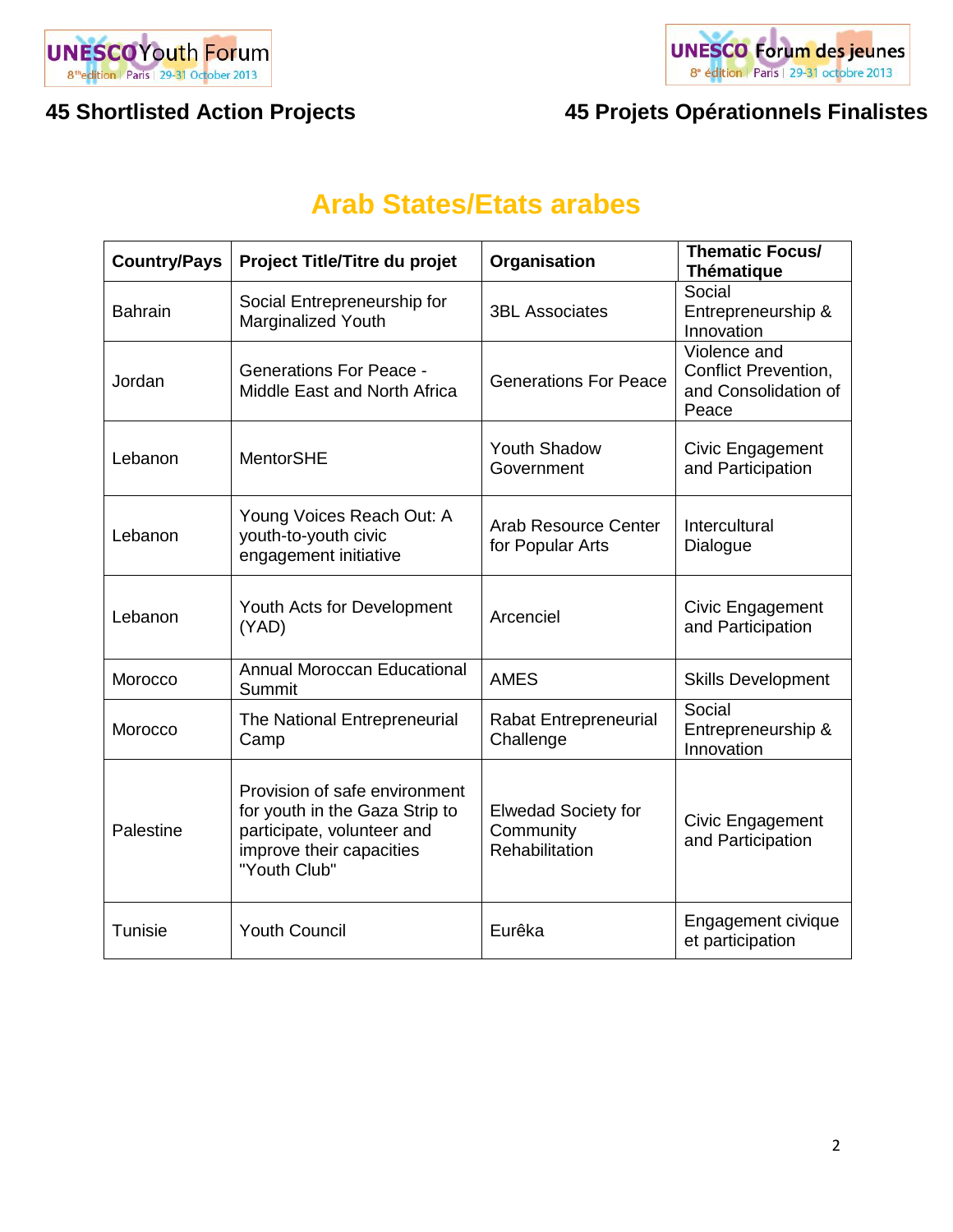



# **Asia and Pacific / Asie Pacifique**

| <b>Country/Pays</b> | Project Title/Titre du projet                                                                                             | Organisation                                                                  | <b>Thematic Focus/</b><br><b>Thématique</b> |
|---------------------|---------------------------------------------------------------------------------------------------------------------------|-------------------------------------------------------------------------------|---------------------------------------------|
| Afghanistan         | Youth Empowerment through<br><b>Civic Engagement and Skills</b><br>Development                                            | Nawshaakh<br>Development<br>Cooperation                                       | Civic Engagement<br>and Participation       |
| Bangladesh          | <b>Building Bridges through</b><br><b>Leadership Training</b>                                                             | Bangladesh Youth<br>Leadership Center<br>(BYLC)                               | <b>Skills Development</b>                   |
| Nepal               | <b>Guiding Hands</b>                                                                                                      | <b>ENGAGE</b>                                                                 | Civic Engagement<br>and Participation       |
| Pakistan            | Strengthening youth's social<br>inclusion and civic engagement<br>through developing key social-<br>economic competencies | Management &<br>Development<br>Foundation                                     | Social Inclusion                            |
| Pakistan            | <b>Empowering Young Leaders</b>                                                                                           | Global Educational,<br>Economic & Social<br>Empowerment<br>(GEESE)            | Social Inclusion                            |
| Philippines         | <b>Building the Capacity of</b><br>Indigenous Youth Worldwide<br><b>Towards Unity and Effective</b><br>Participation      | Asia Pacific<br>Indigenous Youth<br>Network (APIYN)                           | Civic Engagement<br>and Participation       |
| Philippines         | Sign for Health                                                                                                           | Alliance of Young<br>Nurse Leaders and<br>Advocates (AYNLA)<br>Manila Chapter | Social Inclusion                            |
| Samoa               | <b>SHINE Project</b>                                                                                                      | Samoa Victim Support<br>Group Juniors                                         | Social<br>Entrepreneurship &<br>Innovation  |
| Vanuatu             | Engaging Rural Youth in<br><b>Cultural Rights Activity in</b><br>Vanuatu                                                  | <b>Further Arts</b>                                                           | Social Inclusion                            |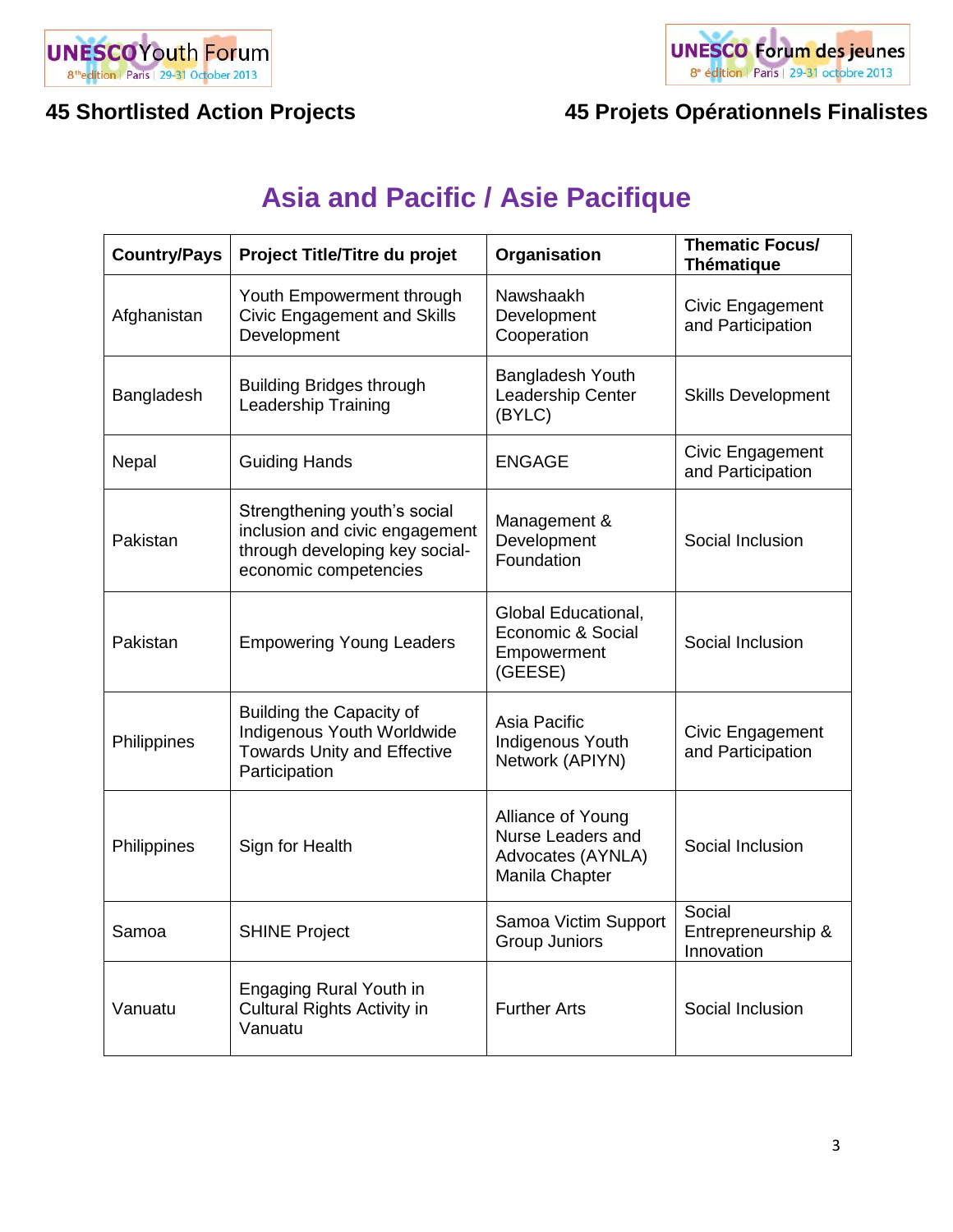



# **Europe and North America/ Europe et Amérique du Nord**

| <b>Country/Pays</b>                                | Project Title/Titre du projet                                                                                                                | Organisation                                                  | <b>Thematic Focus/</b><br><b>Thématique</b> |
|----------------------------------------------------|----------------------------------------------------------------------------------------------------------------------------------------------|---------------------------------------------------------------|---------------------------------------------|
| Belgium                                            | "Why Not", EPTO                                                                                                                              | European Peer<br><b>Training Organisation</b>                 | Dialogue<br>interculturel                   |
| Belgium                                            | Youth Leaders Training in<br>Reforming the world and skill<br>training for the Rural and<br><b>Vulnerable Youth</b>                          | <b>MIJARC WORLD</b>                                           | Social Inclusion                            |
| <b>Bulgaria</b>                                    | <b>Mobile School for Global</b><br>Citizenship                                                                                               | Omega                                                         | Social Inclusion                            |
| Canada                                             | Animaction                                                                                                                                   | Fédération des jeunes<br>francophones du<br>Nouveau-Brunswick | Développement des<br>capacités              |
| France                                             | Don Contre Don                                                                                                                               | Solidascension                                                | <b>Inclusion Sociale</b>                    |
| Greece                                             | <b>Training for Developing Youth</b><br><b>Reporting Capacities</b><br>(You.Re.Ca.)                                                          | <b>Youthnet Hellas</b>                                        | Civic Engagement<br>and Participation       |
| Hungary                                            | Choice is Yours (CIY)                                                                                                                        | <b>CEIPES Hungary</b><br>Egyesület                            | <b>Skills Development</b>                   |
| Slovakia                                           | Bio-seeds cultivation and<br>reproduction as the key to<br>development of sustainable<br>green local economy in rural<br>regions of Slovakia | Svatobor                                                      | Social<br>Entrepreneurship &<br>Innovation  |
| The former<br>Yugoslav<br>Republic of<br>Macedonia | Mladiinfo: Your Link to Free<br>Education                                                                                                    | Mladiinfo Skopje                                              | <b>Skills Development</b>                   |